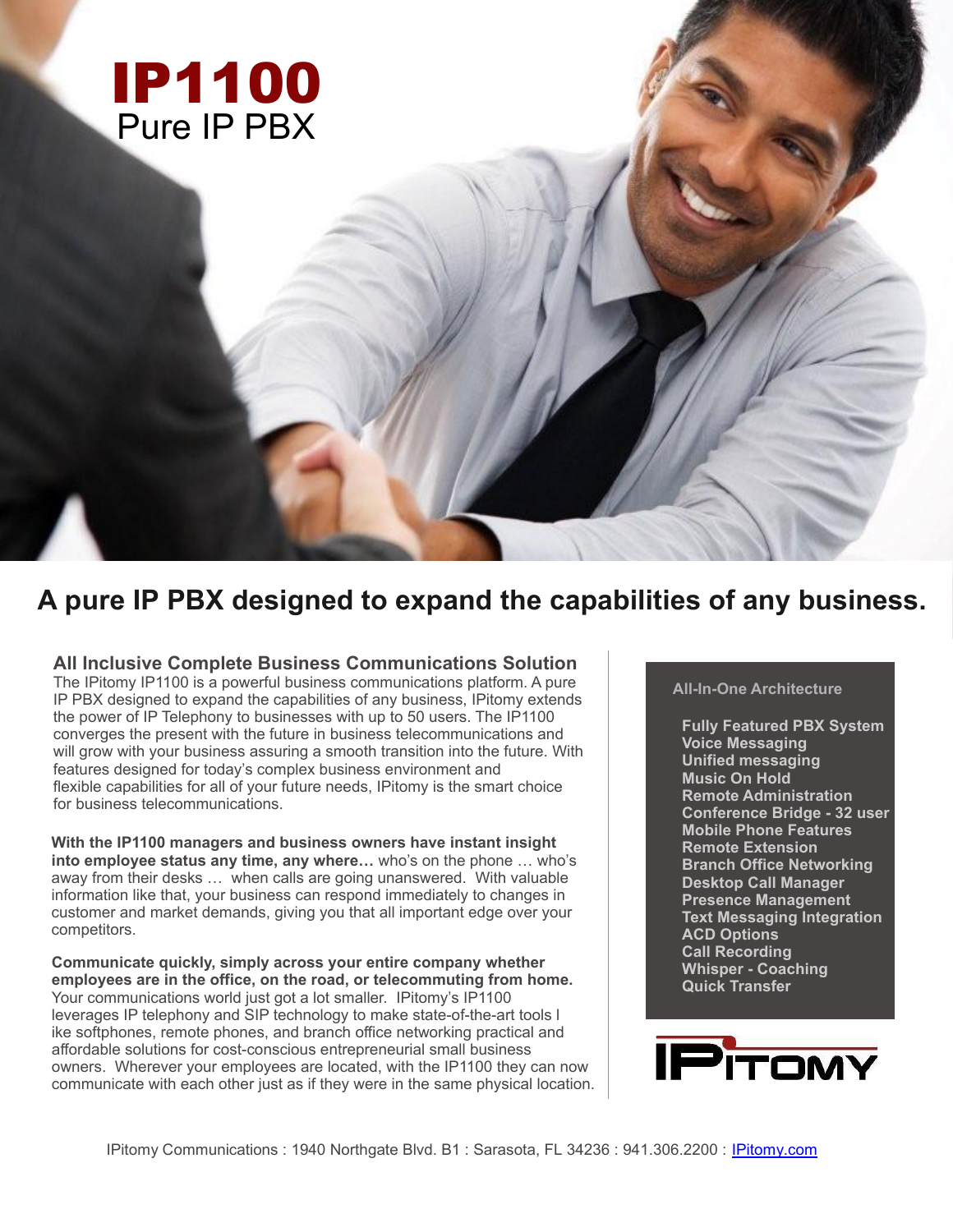

### **Your customers appreciate efficiency**.

Features like Follow-Me forwarding, corporate text messaging, simple point-and-click transfer and presence management, assure that your customers and prospects will experience the ultimate in customer service and return again and again to do business with you.

### **Investment protection is the name of the game.**

Industry-tested and proven in hundreds of thousands of installations around the world, the open standards architecture on which IPitomy IP1100 is built will ensure that the IP PBX in which you invest today will remain a viable and valuable business asset now and in the future, but also that you will always be able to take advantage of the latest and greatest in technological advancements and feature enhancements. IPitomy uses the SIP protocol. This provides easy access to a world of exciting products and services like SIP Trunks that save money and increase productivity now and in the future.

### **With IPitomy IP1100, you are in control.**

You choose the pace at which you introduce new features and functionality into your business. The IP1100 has all the functionality built-in and ready for you when you want it. Use traditional dial tone or move to SIP Trunks. Want your voice mails to be delivered by email? No problem, it's included. Advanced features like follow-me, Music on Hold, Conferencing are all included. Soft

IPitomy Desktop Call Manager



Phones can be used for a great alternative for traveling employees. IPitomy includes tools to allow your employees to control their phone features, forwarding and Voice Mail from an easy to use web page.

### **IPitomy Desktop Call Manager (Optional)**

IPitomy Desktop Call Manager R2 (DCM) can integrate with your XMPP Text Messaging Service such as Gmail or other XMPP servers. Send text messages from DCM to other users with an XMPP client … even mobile phones. Mobile phones can send text messages to user desktops too. Your DCM screen will display presence status information including that of mobile phone users. Using an XMPP client eliminates texting fees and only requires a broadband connection.



### **Beyond Traditional Expectations in a Business Phone System**

The IP1100 has all the features you would expect from a business phone system, but that's just where the excitement starts. IPitomy has enhanced the entire application with IPitomy Desktop Call Manager. IPitomy DCM provides state of the art presence management, status of all users, text messaging locally and with mobile phones, plus presence management on your mobile smart phone. You can even transfer calls from IPitomy back through the system from your mobile phone. Smart phones like IPhone and Android can even be an extension on the system by loading a SIP based soft phone.

### **Multi Site Integration**

DCM displays the phone status of users so you know who is on the phone and who is available at your local office. If you have multiple branch office locations, DCM can display the status of users in the other branches too (optional).

### **Receptionist Console**

With IPitomy DCM, operators and attendants can find and reach any and all employees and effectively and efficiently manage incoming calls … whether your company has a single location or multiple branch offices. Knowing the status of all users at a glance improves performance. Transferring calls by clicking on the user icon is much faster than the old traditional

DSS console

### **VIP/Visually Integrated Presence Panel**

Keep DCM visible all the time from a VIP Panel. The VIP panel is small and displays the DCM information on a small full color 9" screen that takes up a mere six inches of desk space. Your work won't get interrupted just to see who is available to take a call.

### **IPitomy IP1100 - Make the Most Out of Open Standards**

Don't get stuck in the past with equipment that is already obsolete. IPitomy is state of the art and will keep your investment working for you now and into the future.

# **Go to IPitomy.com for more details and a complete list of features.**



**IP1100 - Pure IP PBX**

Your IPitomy Dealer is: